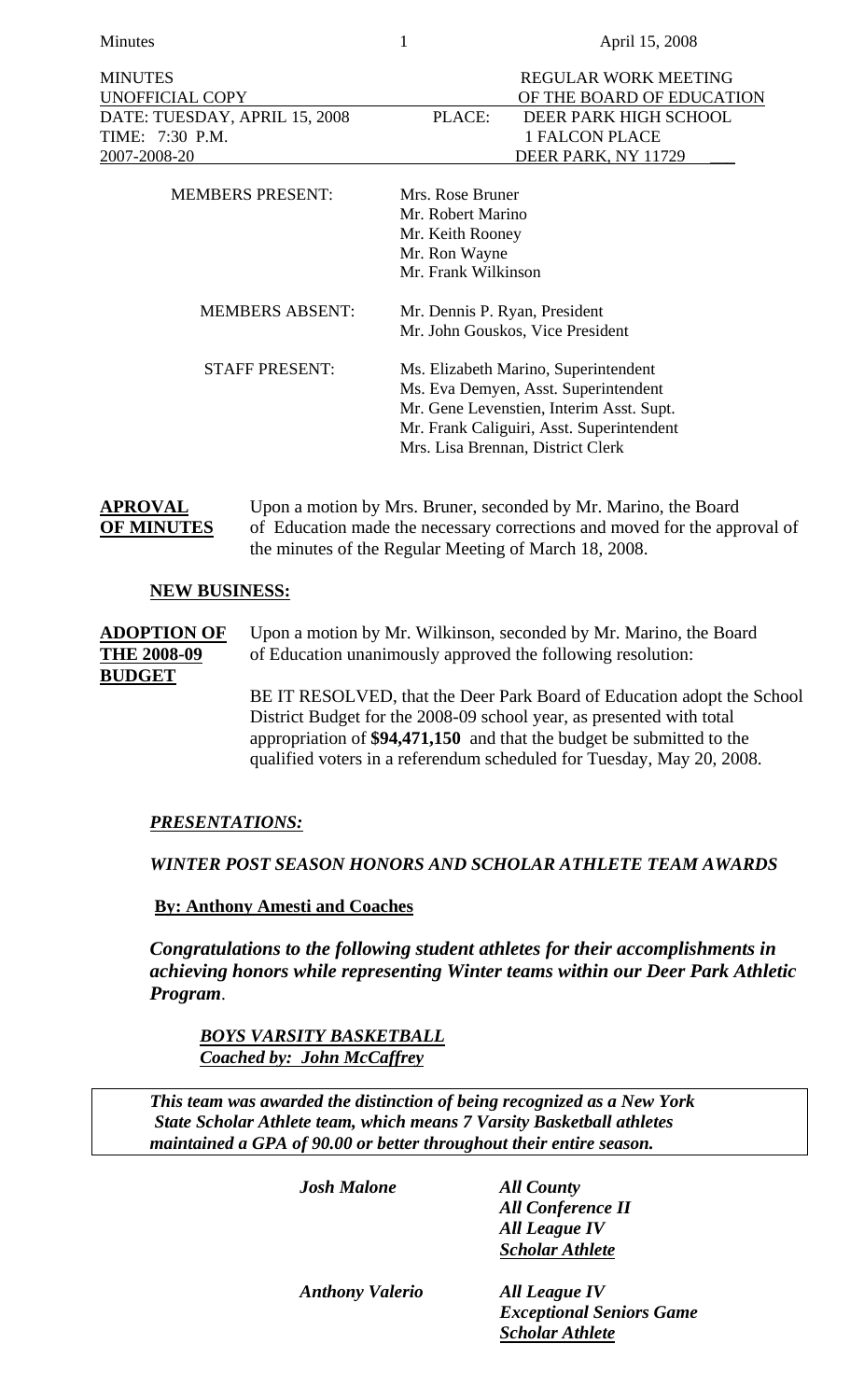*Jonathan Smalls All League IV* 

 *Exceptional Seniors Game* 

 *Kenny Quarles Academic All County Scholar Athlete*

 *Additional contributing Scholar Athlete Team Members*

 *S.M. Nafiul Alam Marques Charlton Hui-Hung "Mike" Hwang Timothy Wong* 

 *BOYS JUNIOR VARSITY BASKETBALL Coached by Cory Black*

 *This team and coach were awarded the distinction of being recognized as a Section XI SPORTSMANSHIP AWARD for the 2007-2008 Spring Season.* 

> *Anthony Alleyne Keith Bond Jervon Bush Troy Corbin Ryan Littman Andrew Metz David Michel Shaun Midy Nicholas Rose Dimitry Russ Tyrique Tillman Qiyam Williams*

 *Christian Montanez Christopher Ottersen* 

 *GIRLS TRACK Coached by Eli Acosta*

 *Kristina Watt All League* 

*This team was awarded the distinction of being recognized as a New York State Scholar Athlete team, which means 12 Varsity Girls Track athletes maintained a GPA of 90.00 or better throughout their entire season.* 

 *Contributing Scholar Athlete Team Members*

 *Jenelle Christopher Teleah Davis Samantha Friend Nicole Goh Lauren Indelicato Deanna Ingrassia Kristina Legland Kristen McKenna Allison Nunez Arianna Pantin* 

 *Megan Reilly Nerissa Williams* 

 *BOYS TRACK Coached by Christopher Kauter*

 *Michael Sena State Qualifier (Long Jump) All County All League* 

 *This team was awarded the distinction of being recognized as a New York State Scholar Athlete team, which means 12 Varsity Boys Track athletes maintained a GPA of 90.00 or better throughout their entire season.*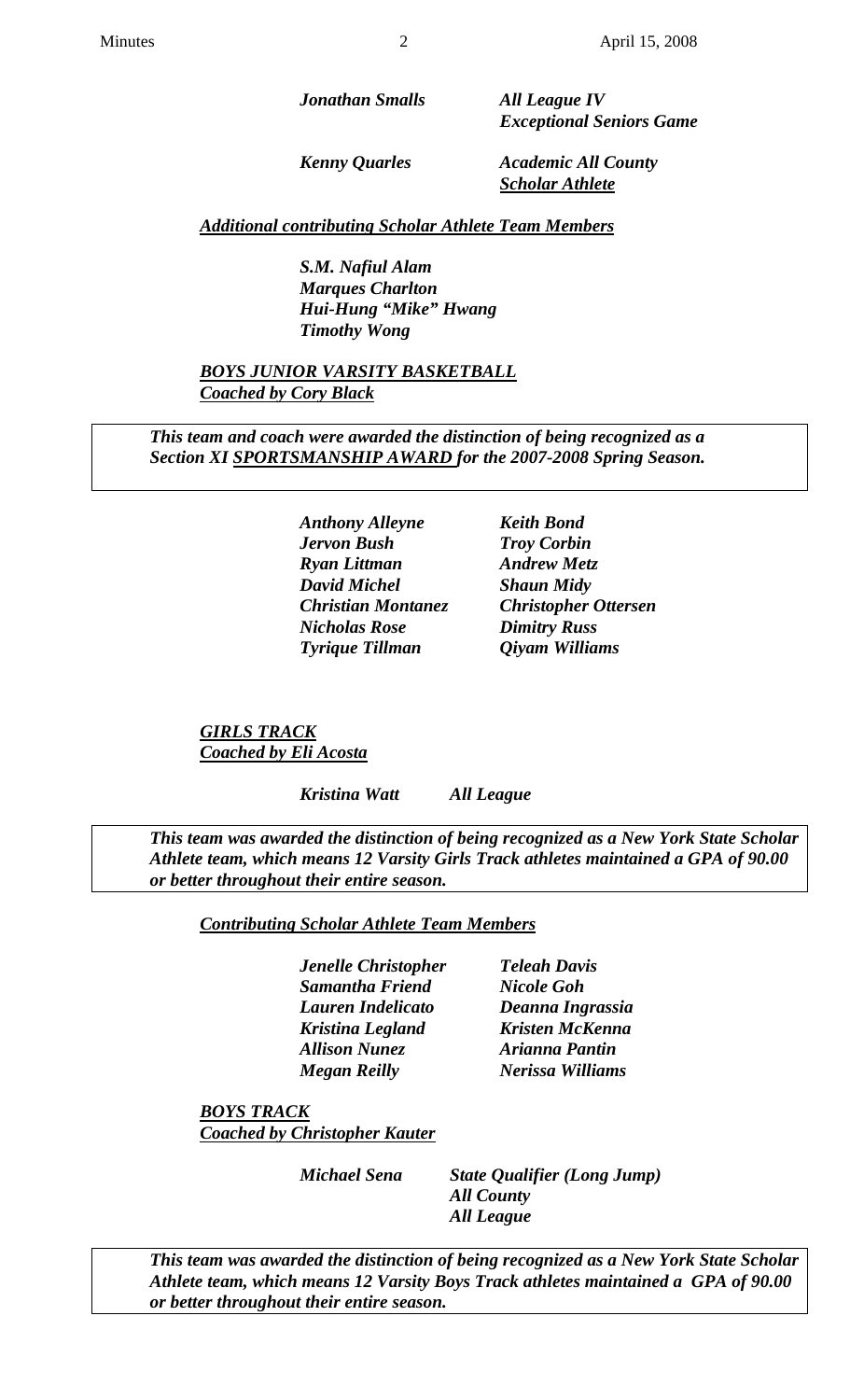### *Contributing Scholar Athlete Team Members*

| Ahmel Arshad          |
|-----------------------|
| Armando Cabrera       |
| <b>William Depalo</b> |
| <b>Yong Woo Kim</b>   |
| <b>James Napoli</b>   |
| <b>Robert Prescia</b> |

 *Ahmel Arshad Matthew Betzold Armando Cabrera Kenneth DeJohn William Depalo Ka-Chung Hung Yong Woo Kim Ian Kowalchuk James Napoli John Plumitallo Michael Soldano* 

 *GIRLS VARSITY BASKETBALL Coached by Michael Gennaro Holly O'Donnell*

| Alyson Dzierzynski | <b>League IV All Rookie</b><br><b>Scholar Athlete</b> |
|--------------------|-------------------------------------------------------|
|                    |                                                       |

 *Andrea Desvignes League IV All Rookie*

 *This team was awarded the distinction of being recognized as a New York State Scholar Athlete team, which means 7 Varsity Girls Basketball athletes maintained a GPA of 90.00 or better throughout their entire season.* 

### *Contributing Scholar Athlete Team Members*

 *Nichole Alvarez Jasmine Gonzalez Kayla Saraniero Megan Stange* 

 *Kayla Lanier Shayna Robinson* 

 *WRESTLING Coached by Jack Truncale Michael McLaughlin Ed Goldrick*

| <b>Joey Nunez</b>       | <b>All County</b><br><b>Champion - League IV</b> |
|-------------------------|--------------------------------------------------|
| <b>Christopher Lugo</b> | <b>All County</b>                                |
|                         | All League                                       |
| <b>Richard Lugo</b>     | <b>All County</b>                                |
|                         | <b>All League</b>                                |
| <b>Damien Lugo</b>      | <b>Champion – League IV</b>                      |
| <b>Brandon Cauchi</b>   | All League $(2^{nd}$ place)                      |
| <b>Eric Wiener</b>      | All League $(3rd place)$                         |
| <b>Joseph Mayer</b>     | All League                                       |
| <b>Kyle Lynch</b>       | All League                                       |
| <b>Joseph Bilello</b>   | <b>All League</b>                                |
| <b>Ryan Hodgetts</b>    | <b>All League</b>                                |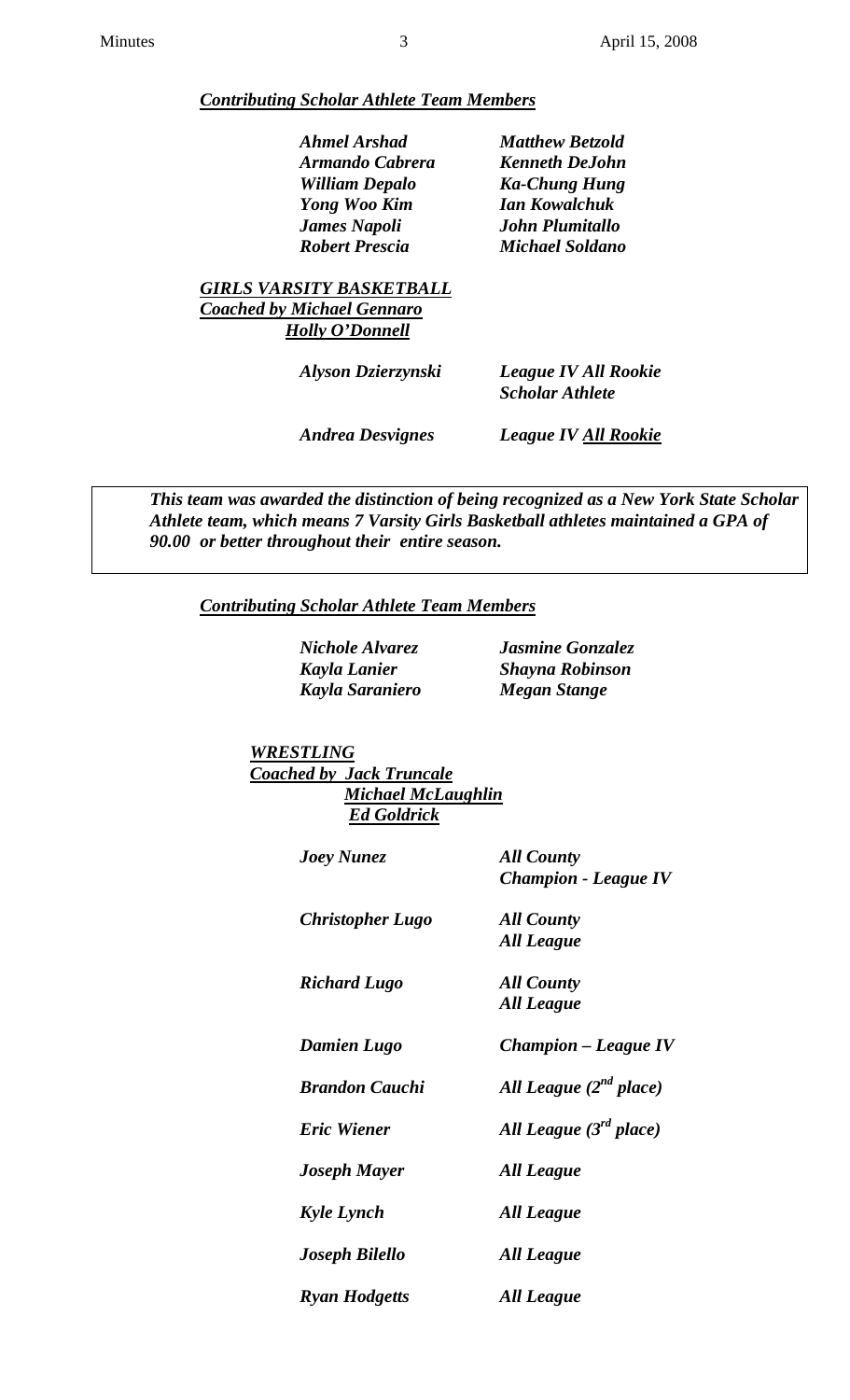*BOYS VARSITY BOWLING Coached by Anthony Tannacore*

 *Philip Vizzari All League (2nd team)* 

 *This team was awarded the distinction of being recognized as a New York State Scholar Athlete team, which means 7 Varsity Bowling athletes maintained a GPA of 90.00 or better throughout their entire season.* 

 *Contributing Scholar Athlete Team Members*

 *Michael D'Agostaro Andrew DiGeloromo Alexander Herrera Edward Kane Michael McFarland Louis Stricker* 

 *Erik Zimmerman* 

 *BOYS SWIMMING Coached by Craig Mangio Ed Libretto* 

 *This team was awarded the distinction of being recognized as a New York State Scholar Athlete team, which means 11 Boys Swimming maintained a GPA of 90.00 or better throughout their entire season.* 

 *Contributing Scholar Athlete Team Members*

 *John Paul Cotrone Adam Grunseich Sean Hughes Brandon Maharajh Vincent Negri Tariq Omar Joseph Paskewicz Johnny Ramirez* 

 *Salvatore Caldarello Chattha Charumaneeroj* 

 *Jacob Sonera* 

 *MARCHING BAND SCHOLARS* – Directed by Tammy Cotrone

 *This team was awarded the distinction of being recognized as Deer Park Marching Scholars, which means 10 students maintained a GPA of 90.00 or better throughout their entire season.* 

 *Contributing Team Members*

*Emma Rosenthal Arielle Victor Daniel Nunez Johnny Ramirez Kaitlyn Sicinski Christine Verghese John Paul Cotrone Janelle Grizzle Tae Ken Kim Carissa Scarfi* 

 *KICKLINE*

 *Coached by Colleen O'Brien Melissa Esposito*

 *This team won its FIRST NATIONAL CHAMPIONSHIP in the POM Division at the National Contest of Champions in Orlando, Florida. They were also UNDEFEATED in KICK for the entire 2007-2008 season* 

> *Alanna D'Aries Leanne Esposito Nicole Falzone Kaitlyn Lucas Meaghan Lucas Brooke Marro Kristen McDonough Ariel Miano*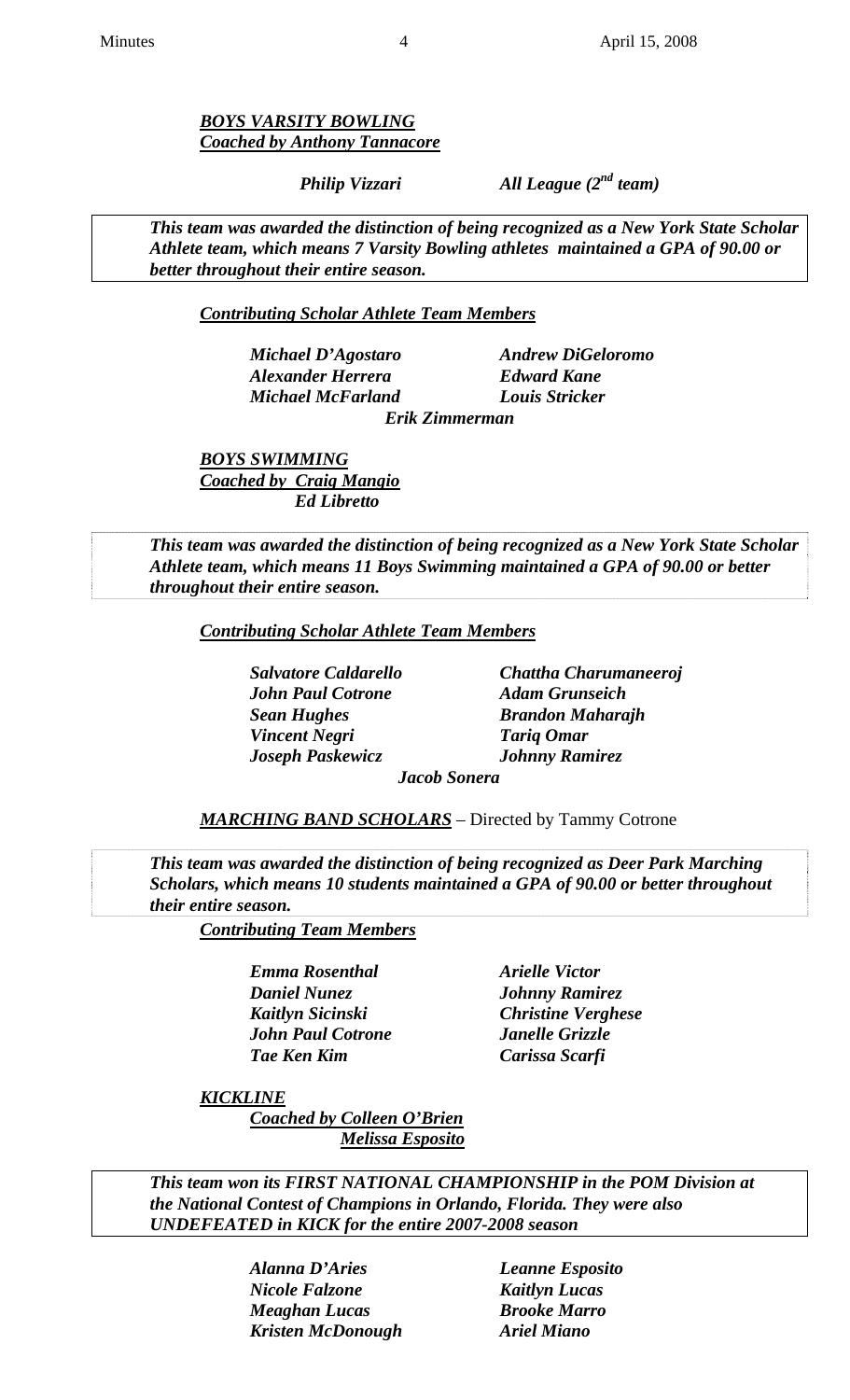*Alexandra Miceli Alyssa Napoli Dana Norman Kirsten Norman Marissa Penberg Holly Petrone Christina Rocco Bridget Roy Jessica Swany Patricia Ury Olivia Watkins Christina Zabas* 

*This team was awarded the distinction of being recognized as Deer Park Scholar Athlete team, which means 7 student athletes maintained a GPA of 90.00 or better throughout their entire season.* 

# *Contributing Team Members*

 *Kaitlyn Lucas Brooke Marro Alyssa Napoli Dana Norman Kristen Norman Holly Petrone* 

 *Ariel Miano Alexandra Miceli* 

 *Bridget Roy ~~~~* 

# **DISCUSSION ON CAPITAL – PROJECTS WITH MR. MARINO**

**Concerns, Comments, Questions - Board of Education**

**ADJOURNMENT** Upon a motion by Mrs. Bruner, seconded by Mr. Rooney, the Board of Education adjourned at 8:05 p.m.

Respectfully submitted,

 Lisa Brennan District Clerk